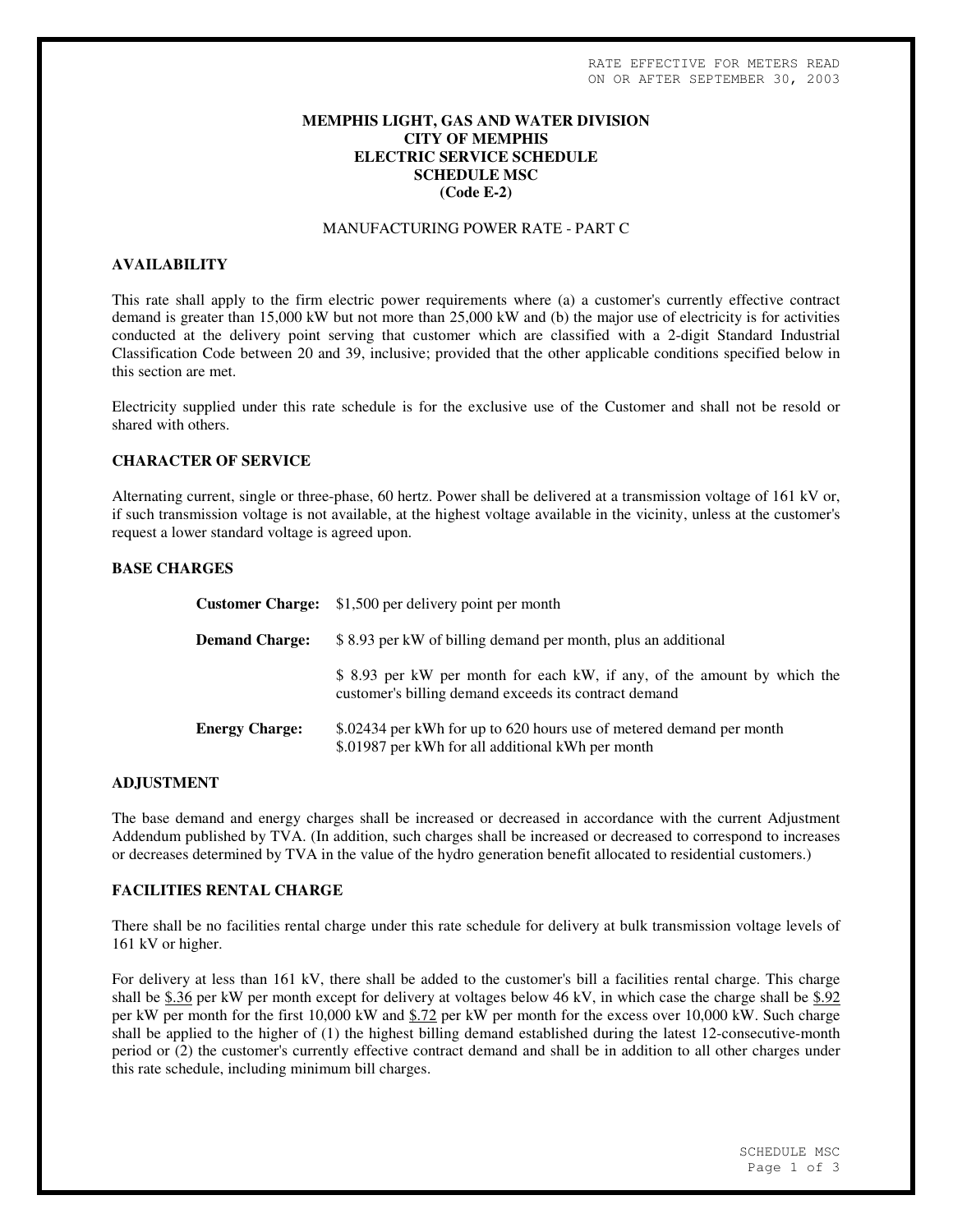### **REACTIVE DEMAND CHARGES**

If the reactive demand (in KVAR) is lagging during the 30-consecutive-minute period beginning or ending on a clock hour of the month in which the customer's highest metered demand occurs, there shall be added to the customer's bill a reactive charge of \$1.45 per KVAR of the amount, if any, by which the reactive demand exceeds 33 percent of such metered demand. If the reactive demand (in KVAR) is leading during the 30-consecutive-minute period beginning or ending on a clock hour of the month in which the customer's lowest metered demand (excluding any metered demands which are less than 25 percent of the highest metered demand) occurs, there shall be added to the customer's bill a reactive charge of  $$1.14$  per KVAR of the amount of reactive demand. Such charges shall be in addition to all other charges under this rate schedule, including minimum bill charges.

# **DETERMINATION OF DEMAND**

Division shall meter the demands in kW of all customers served under this rate schedule. The metered demand for any month shall be the highest average during any 30-consecutive-minute period beginning or ending on a clock hour of the month of the load metered in kW, and such amount shall be used as the billing demand, except that the billing demand for any month shall in no case be less than the sum of (1) 30 percent of the first 5,000 kW and (2) 40 percent of the next 20,000 kW and (3) 50 percent of any kW in excess of 25,000 kW of the higher of the currently effective contract demand or the highest billing demand established during the preceding 12 months.

## **MINIMUM MONTHLY BILL**

The monthly bill under this rate schedule, excluding any facilities rental charges and any reactive charges, shall not be less than the sum of (1) the base customer charge, (2) the base demand charge, as adjusted (but excluding the additional portion thereof applicable to excess of billing demand over contract demand) applied to the customer's billing demand, and (3) the base energy charge, as adjusted, applied to the customer's energy takings.

Division may require minimum bills higher than those stated above.

#### **CONTRACT REQUIREMENT**

Division shall require contracts for all service provided under this rate schedule. The contract shall be for an initial term of at least 5 years and any renewals or extensions of the initial contract shall be for a term of at least 1 year. The contract shall have provision for termination after the initial term upon at least one year's written notice. After 10 years of service, any such contract for the renewal or extension of service may provide for termination upon not less than 9 months' written notice. The customer shall contract for its maximum requirements, which shall not exceed the amount of power capable of being used by customer, and Division shall not be obligated to supply power in greater amount at any time than the customer's currently effective contract demand. If the customer uses any power other than that supplied by Division under this rate schedule, the contract may include other special provisions. The rate schedule in any power contract shall be subject to adjustment, modification, change, or replacement from time to time as provided under the power contract between Division and TVA.

#### **PAYMENT**

Above rates and charges are net. In the event that any bill is not paid on or before the delinquent date shown on bill, there shall be added to the bill an amount equal to 5 percent on the first \$250.00 of the bill plus one percent on any portion of the bill exceeding \$250.00; to any amount remaining unpaid 30 days after the delinquent date of the bill, there shall be added a penalty of one percent, and an additional one percent shall be added at the end of each successive 30-day period until the amount is paid in full.

#### **SINGLE-POINT DELIVERY**

The charges under this rate schedule are based upon the supply of service through a single delivery and metering point, and at a single voltage. If service is supplied to the same customer through more than one point of delivery or at different voltages, the supply of service at each delivery and metering point and at each different voltage shall be separately metered and billed.